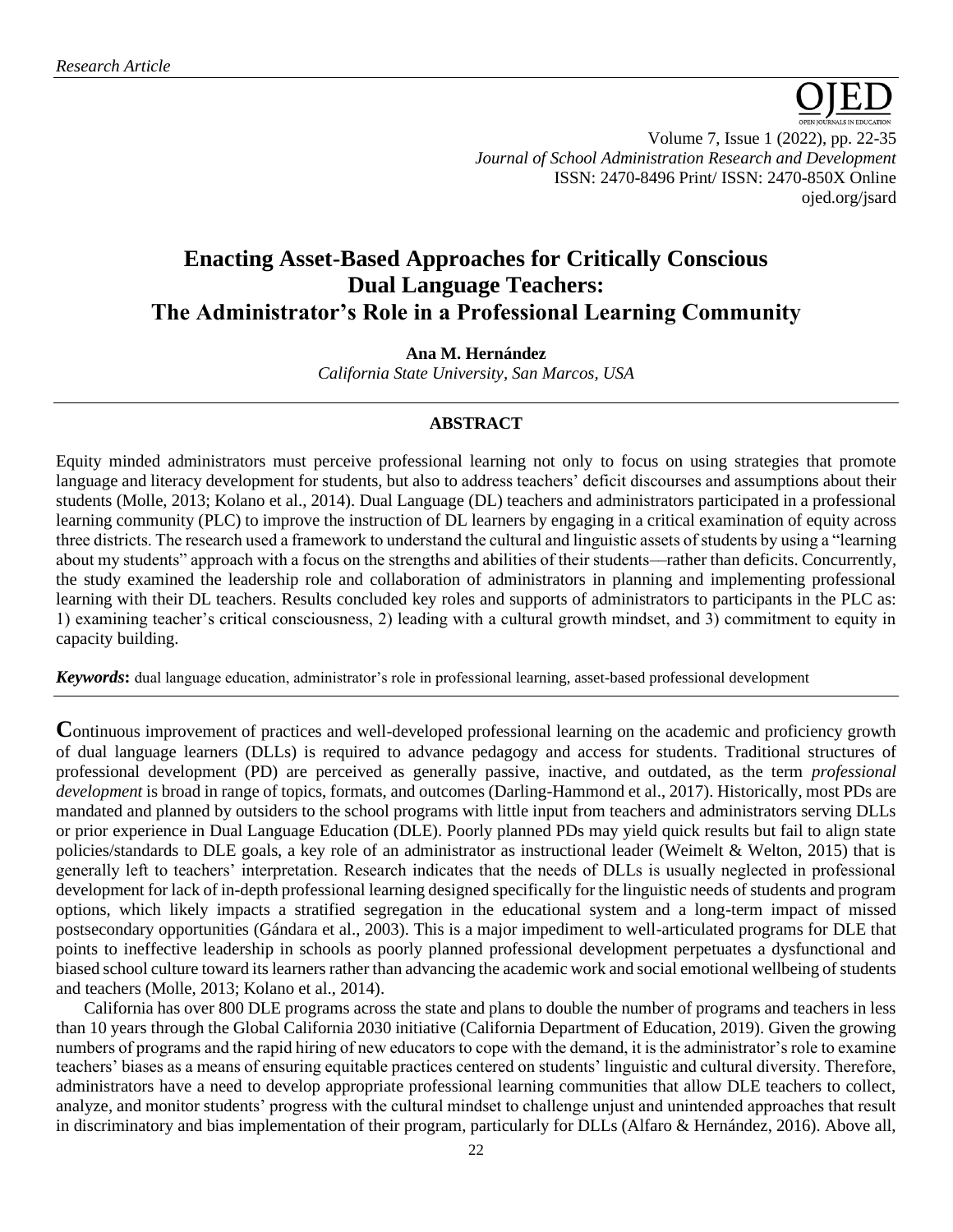leadership requires the administrator to work in collaboration with others to create a shared purpose and vision (Darling-Hammond & Friedlaender, 2008).

This research analyzes the process in which administrators involved dual language teachers in examining their ideology by analyzing their practices in a Professional Learning Community (PLC), including inquiries, lesson studies, reflections, and feedback on implementation of DLE strategies. The research stemmed from a 5-year National Professional Development grant from the US Department of Education (2016-2021) to improve the instructional practices of teachers working with dual language learners within a PLC. Research on how school leadership is related to effective PLCs suggests a strong influence on teacher efficacy and the learning environment in schools (Leithwood et al., 2008; Stoll et al., 2006).

# **LITERATURE REVIEW**

#### **Reconceptualizing a Learning Community**

Although empirical research suggests that school leaders can make a difference in improving student achievement, most principals' leadership practices are not focused on student learning, but rather on school administration and management (Rodrigues & Ávila de Lima, 2021). However, the goal of professional learning is to improve teacher practices and student outcomes through collaborative and job-embedded opportunities with teams of educators, including administrators (Darling-Hammond et al., 2017). This allows the development of teacher knowledge and dispositions to collectively advance the language competence and academic achievement of DLLs. Darling-Hammond and colleagues note that an effective professional learning community is one that emphasizes: 1) content-focused strategies, 2) active learning, 3) collaborative environment, 4) a showcase of best practices, 5) coaching and support from peers and leaders, and 6) reflection and feedback.

Equity minded administrators must perceive professional learning not only as a focus on using strategies that promote language and literacy development for students, but also address teachers' deficit discourses and assumptions about their students (Molle, 2013; Kolano et al., 2014). To examine the role of critical consciousness in professional learning, administrators must provide teachers time to discuss research-based practices, examine purpose of strategies, share their students' work, collaborate with colleagues, celebrate their students' achievements, and set goals (Babinski et al., 2018; Green et al., 2013; Walker & Edstam, 2013). The role of the administrator in the professional learning must focus on ensuring equitable pedagogy and a critically conscious examination of instruction and assessments for continuous improvement to accelerate student achievement.

At times, teachers engage in practices that are "cherry-picked" from other contexts (e.g., internet/blogs, trending, borrowed) that may appear to suit others but rarely inquire about the rooted ideologies that may adversely affect student learning outcomes in DLE, consequently these practices may go unchecked by administrators in aligning the program goals (Alfaro & Hernández, 2016; Cadiero-Kaplan & Rodriguez, 2008). As such, it is the administrator's role in professional learning to engage teachers in a critical examination of research, politics, and attitudes that inform practices as it provides a lens for teachers to understand their philosophical stance and engage in efforts that advance student learning and foster equity in school (Bartolomé, 2008; Valenzuela, 2016).

When the leaders and teachers concentrate on asset-based approaches, the emphasis is not on the strengths and weaknesses of a student, but instead focuses on the mindset of building strengths – rather than dwelling on deficits, particularly for our vulnerable populations (Ebersöhn & Eloff, 2006; Pang, 2018; Rhee et al., 2001). An asset-based approach is therefore an "internally focused" caring strategy that concentrates on agenda building and problem-solving capacities of the community and institution (Ebersöhn & Eloff, 2006, p. 462). It is a "bottom-up approach…of relationships that need to be built and rebuilt between individuals through the process of facilitation" (Ebersöhn & Eloff, 2006, p. 462). Therefore, shifting the emphasis from a top-down directive to an empowerment standpoint that embraces critical consciousness for engaged scholarship and leadership. These strength-based approaches lead to checking schoolwide systems for equity that justly serve the school community without undermining the students' best interests and potential to cultivate their talents – languages and cultures (Blankstein & Noguera, 2015; Skutnabb-Kangas et al., 2009). When equity is at the core of the vision and mission of the administrator and its teachers, it can create learning communities committed to framing excellence as the hallmark of success through justness for all students. Such leaders are instrumental in the support and guidance to high quality and equitable programs that advocate for the learning community through a collective vision and mission (Scanlan & López, 2012; Wiemelt & Welton, 2015).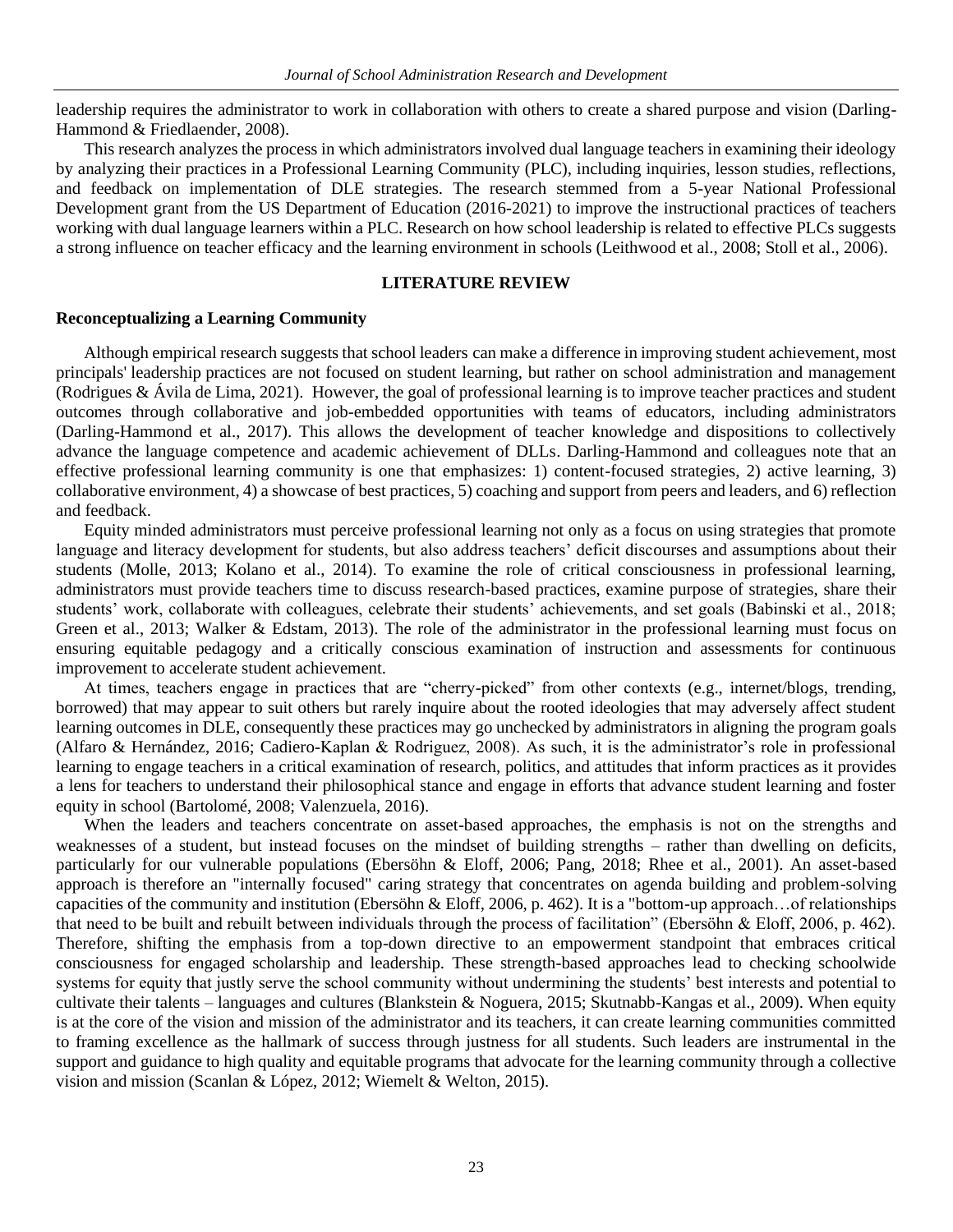#### **Leading for Critical Consciousness and Equity**

According to empirical studies on effective leadership in DLE, principals are second to teachers as the most important factors contributing to student success (DeMatthews & Izquierdo, 2018; Wiemelt & Welton, 2015). Leadership roles from all perspectives must converge at the core of equitable practices in DLE, including a mutual accountability and shared loyalty to the common goals that support the achievement of every student among all stakeholders (Theoharis, 2007). Large body of research supports effective professional preparation of teachers as the difference in the education of low-income English Learners (ELs) who are instructed by teachers with minimum qualifications in comparison to ELs taught by educators with rigorous professional preparations and full bilingual credentials (Gándara et al., 2003).

Blankstein and Noguera (2015) define excellence through equity as courageous leadership through five main principles: 1) core mission and values; 2) common vision and goals; 3) constancy and consistency of purpose; 4) facing facts and fears; and 5) building sustainable relationships rooted in trust, respect, and mutual responsibility (pp. 25-27). These principles are the core of asset-based approaches that develop a caring professional learning community called *Liderazgo* – the act to "acknowledge and critique educational theory and practices that are used to subordinate and marginalize EBLS (Emergent Bilingual Latin@ Students), as well as promise deep and equitable change in social conditions" (Wiemelt & Welton, 2015, p. 85). Entrusting the mission and values to build sustainable programs upholds the goals of biliteracy, bilingualism, and biculturalism for all students, and it sets in motion a critical and conscious examination for ideological clarity that must begin with the leadership*.* Therefore, as the administrator develops a clear philosophical stance for members of the community, results may lead to fostering common goals and equitable perceptions about teaching and learning for all diverse learners.

In addition, administrators can learn alongside of teachers about language acquisition pedagogy, research-based practices, and state standards to build strong programs and protect the school's public integrity, mainly if their own content knowledge and former training lacked in skills needed to fulfill their DLE instructional leader roles as it may impact their credibility with the community and student outcomes (Martínez, 2022). In summary, the role of leaders working with teachers helps the PLC find purpose and meaning in their efforts by unifying all stakeholders toward a common vision, mission, and goals. The critically conscious leader brings cohesion by establishing an environment premised on trust, respect, and validation of all voices (Amanchukwu et al., 2015; Blankstein et al., 2015).

#### **Conceptual Underpinning**

The framework for this inquiry is adapted from the notion of valuing diversity and equity in schools (Pang, 2018), and developing strong trusting and reciprocal relationships between teachers and their students. In addition, this premise involves critically conscious administrators to ensure access and equitable opportunities for all students, but also enacting educational approaches that are congruent with asset-minded ideologies. This presents opportunities for teachers and administrators to examine ideological and pedagogical implications through professional learning inquiry (e.g., planning, implementation, assessments, data results, enacting change). This framework is centered on "learning about my students" (Hernández et al., 2021; Hernández & Daoud, 2022) for both the teacher and administrator to better serve traditionally marginalize and linguistically minoritized student populations by: 1) valuing their cultural and linguistic assets, 2) building knowledge from students' strengths, 3) fostering a caring learning environment that nurtures academic and socioemotional development, and 4) ending blame on students and families for systemic failure (Gay, 2018; Hernández & Daoud, 2022; Pang, 2018). This form of asset-based professional learning embraces cultural differences and the individual strengths of all "our" students as a benefit to the school-community, and places responsibility for excellence in DLE on the equity minded administrator and the critically conscious teachers.

Furthermore, Critical Bilingual Leadership, known as *Liderazgo* (Wiemelt & Welton, 2015) corresponds to how educational leaders can best serve their diversified and changing student populations by interrogating ways to create a more culturally and linguistically responsive school. The *Liderazgo* framework includes the following themes: 1) promoting dual language programming as the foundation for equity; 2) drawing on experiential knowledge as a strength; 3) fostering relationships through transcaring; and 4) exercising instructional bilingual leadership. These tenets support and augment the conceptual underpinnings of "learning about my students," to promote student assets, a caring learning environment, and leading through a professional learning community.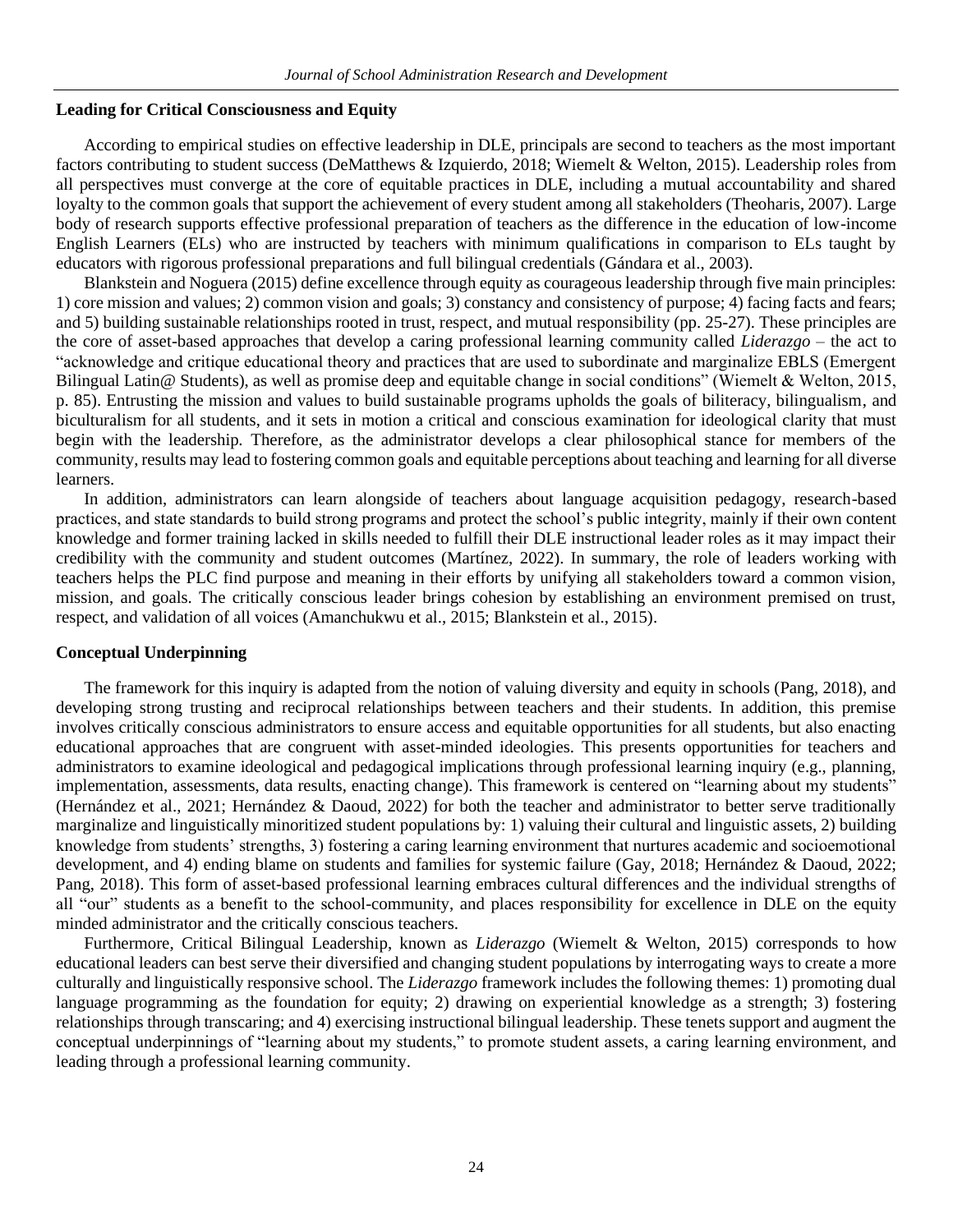#### **METHOD**

This inquiry used qualitative research methods to facilitate the collection and analysis of data using a "naturalistic' approach (Miles et al., 2014). Artifacts collected from a five-year project identified how the role of administrators in the planning of professional learning cycles influenced teachers' critical consciousness and pedagogy to meet the needs of DLLs. The inquiry provided contextual information about the processes through PLC agendas, minutes, surveys, and K-8<sup>th</sup> grade student artifacts. The inquiry involved a Hispanic Serving Institution in higher education and three partnership school districts implementing DLE programs in southern California.

This work stemmed from a United States (US) Department of Education (DoE), 5-year National Professional Development grant titled Project ACCEPT – *Aligning the Common Core for English Learners, Parents and Teachers*: *A Professional Learning Community in Dual Language Education*. The main goal of the project was to improve the education of English learners (the term ELs continues to be used by the US DoE) through a professional learning community. The following research question guided the inquiry: how did administrators' participation in the Professional Learning Community support teacher development of asset-based approaches in Dual Language Education?

#### **Participants**

The project's PLC was twofold: 1) core planners, and 2) teacher participants working with ELs in DLE programs. The core planning group of eight members included two university faculty, one university academic adviser, a district assistant superintendent, three principals from local districts, and a lead DLE teacher (Teacher on Special Assignment - TOSA). Upon the grant award, districts selected the grant representatives. Faculty serving on the grant were the project director, evaluator, and academic adviser. The PLC core planners designed the professional learning to not only focus on strategies that promote biliteracy skills, but also address teachers' deficit discourses and assumptions about DLLs revealed during the preliminary participant surveys.

All school leadership represented Latin@ background and are bilingual (assistant superintendent, principals, and TOSA). *District 1* – principal represented one PreK-5<sup>th</sup> grade school with a 90/10 DLE strand within a mainstream program. This large-scale district had a population of 55% Hispanic/Latino, 28% White, 5% African American, and other, including Native Americans, foster youth, migrant, and military students. *District 2* had two principals – one represented a 50/50 schoolwide DLE program (PreK-6<sup>th</sup> grade) and the other administrator managed the feeder middle school with a DLE strand. The district boundaries comprised rural farmland and served schools on a U.S. marine base. District represented a population of 58% Hispanic/Latino, 33% White, 3% African American, and other. *District 3* – represented by the assistant superintendent and TOSA had a 50/50 districtwide DLE program with strands at four elementary schools and one middle school. The district, located in a rural town, served five Native American reservations. The community was largely based on agriculture with migrant working families and immigrants. The population represented 50% Hispanic/Latino, 35% White, 9% Native American, and other. All three districts supported the education of DLLs who received free or reduced meals, demonstrated academic need, and had low reclassification rates for ELs (see Table 1).

#### **Table 1**

| <b>Districts</b> | <b>ELs</b> | Native<br>Spanish Speakers | Reclassified Fluent<br><b>English Proficient</b> | Meals Free/<br>Reduced |
|------------------|------------|----------------------------|--------------------------------------------------|------------------------|
| District 1       | 16%        | 91%                        | 18%                                              | 63%                    |
| District 2       | 31%        | 96%                        | 9%                                               | 68%                    |
| District 3       | 25%        | 98%                        | 14%                                              | 56%                    |

### *District English Learners Demographics (CA Department of Education, 2019-2020)*

Table 2 provides standards met by ELs at each of the districts for the English Language Proficiency Assessments for California (ELPAC) that is aligned to the CA English Language Development Standards (2012) in listening, speaking, reading, and writing. ELPAC Level 4 and established range of performance in basic skills (CAASPP - CA Assessment of Student Performance and Progress) based on the performance of English-proficient students of the same age must be acquired for reclassification of ELs.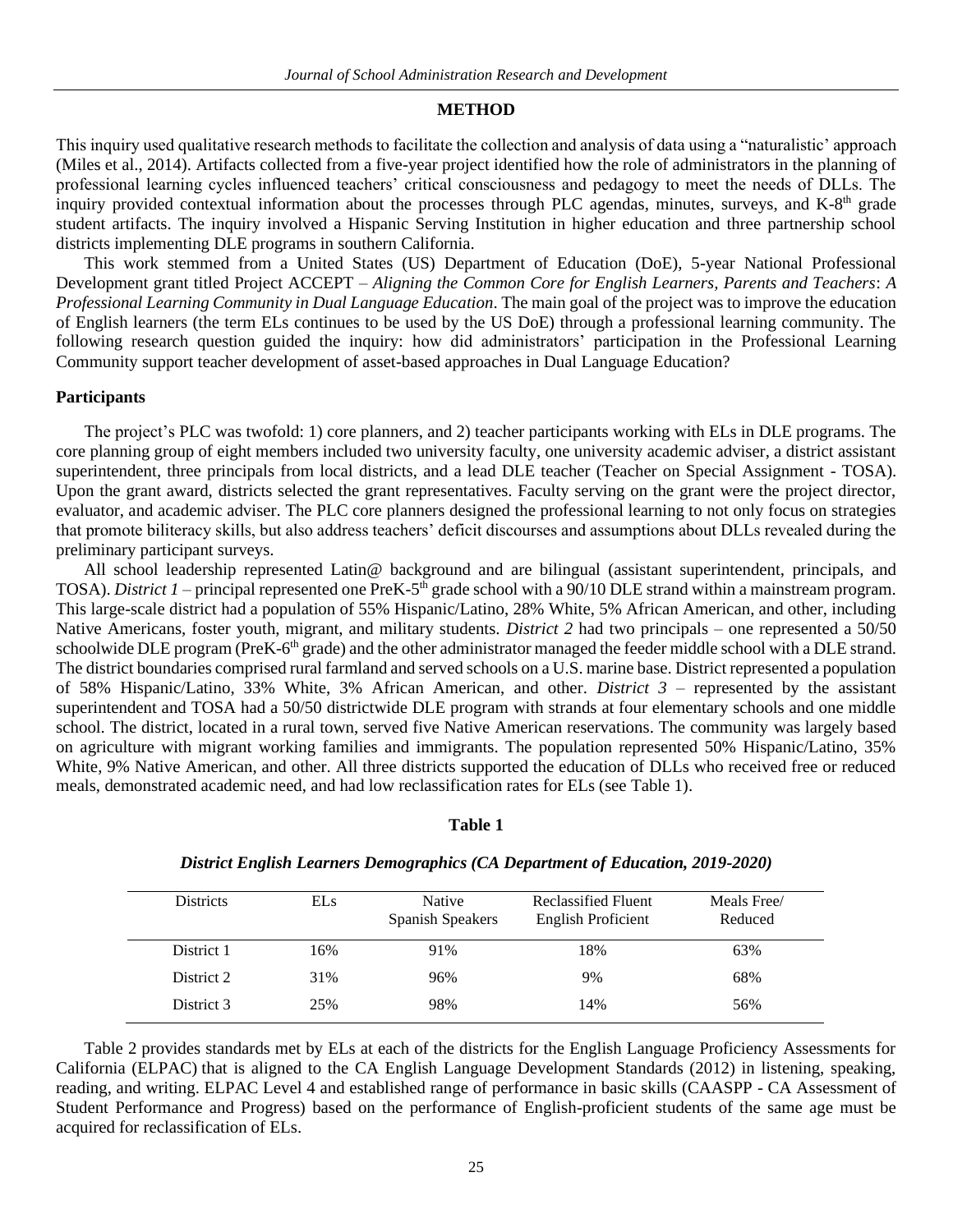#### **Table 2**

| <b>Districts</b> | ELs at levels $3 & 4$ (ELPAC) | ELs at levels $3 & 4$ (ELPAC)  |
|------------------|-------------------------------|--------------------------------|
|                  | Met or Exceeded ELA Standards | Met or Exceeded Math Standards |
|                  | CAASPP - All grades           | CAASPP - All grades            |
| District 1       | 5%                            | 7%                             |
| District 2       | 19%                           | 16%                            |
| District 3       | 8%                            | 5%                             |
|                  |                               |                                |

*English Proficiency and Performance Assessments (CA Department of Education, 2018-2019)*

Over the span of the grant implementation years, 130 teacher participants across the three districts (PreK-8<sup>th</sup> grade) participated in the professional learning. About 85% of the participants were Latin@ bilingual educators who primarily taught the Spanish in their DLE program. The rest of the participants (15%) were English language partners, English Language Development teachers, or other district TOSAs. Approximately, 33% of all participants attended all the workshops offered throughout the 5-year grant. Teachers represented a convenience sample population recommended by their administrators. A call for participants was sent to schools describing the professional learning opportunity and incentives (e.g., stipends, instructional materials, conferences, certificates). Interested teachers completed a short application describing their DLE teaching experiences.

The PLC also included two university faculty from Multilingual and Multicultural Education: the project director and the evaluator, and an academic advisor, who also served as a university clinical supervisor for preservice bilingual teachers. All university members were bilingual and from ethnically diverse backgrounds. They helped schedule PLC meetings, organized the professional learning, participated in the workshops, coordinated/collected all asset-based measures, managed CANVAS, and analyzed data.

### **Processes and Procedures**

The PLC supported the teacher professional learning during the project years through stipends and released planning time paid by the grant for grade level lesson development, implementation of strategies, analysis of students' work, and collaboration with colleagues across three districts. The administrators facilitated the grade level planning schedules at their schools, ordered materials, and monitored the implementation – a critical role as a PLC leader in the project. The professional learning topics were selected by teachers and administrators through project pre-surveys: Year 1 – Professional Learning Planning, Year 2 - Spanish Language and Writing Development, Year 3 – English Language and Writing Development, Years 4 and 5 – Be GLAD (Guided Language Acquisition Design) Strategies in Spanish, and Year 5 capacity building strategies with trainer-of-trainer approaches for sustainability post grant. The goals included the building of educators' theoretical knowledge, examining critical consciousness, implementing strategies to support DLLs, data collection through action research, and sharing outcomes with peers through online discussions and face-to-face meetings. During years 4 and 5, the majority of the workshops were conducted through synchronous or asynchronous online instruction due to COVID-19 remote learning.

The core PLC group planned four Saturday workshops (5-hour daily) each year based on themes selected by teachers (in-person, hybrid or fully online). The pre-surveys asked teachers to provide information about their education, professional learning experiences, current needs to improve the education of DLLs, and suggestions for PLC topics. The administrators hosted workshops at their sites, as in-kind service to the project, and worked with their teachers to prepare the events. They invited their District Superintendents, Directors of Instruction, and other district principals to attend meetings; however, teacher participant targets were set by grant. Workshops allocated time for faculty, administrators, and teachers to lead sessions or invite consultants in the field of DLE. Also, the PLC invited teachers to present action research, their Master theses, and classroom projects related to the workshops. Workshops allocated time for collaborative grade level team dialogues across districts. Teams developed lessons, shared resources, implemented strategies at their sites, and posted outcomes through an online platform (CANVAS - course management system) for artifacts, reflections, and responses to colleagues. Workshops provided access to all resources via CANVAS such as: agendas, PowerPoints, California English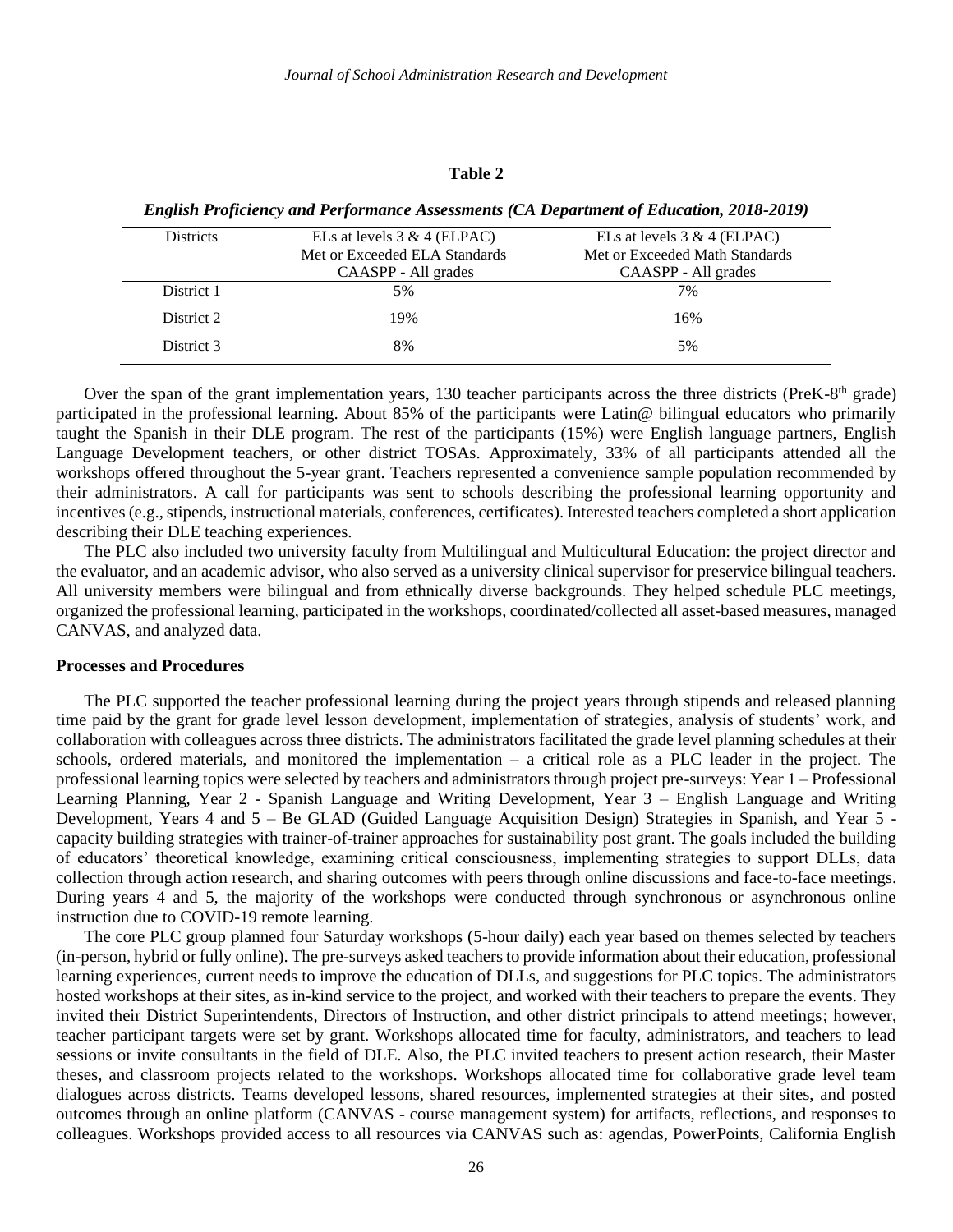and Spanish Language Development Standards, Common Core State Standards, Common Core Español, research articles, lesson plans, templates, handouts, sample videos, and data collection cycles. In between the Saturday sessions, there were online discussions and data collection cycles through CANVAS. Teachers also had the opportunity to receive university credit upon completing the PLC.

## **Data Collection**

Administrators developed, assisted, or provided feedback to measures, materials, artifacts created for the professional learning. They jointly collaborated with the core PLC group in the planning of workshops and invited to lead sessions by co-constructing knowledge and examining practices with teachers through dialogue and processes. Administrators had access to the online CANVAS platform, materials, resources, teachers' postings, artifacts, and comments. Not only were they able to view results of the PreK-8<sup>th</sup> grade students' work posted online, but also visited classrooms and provided feedback to guide program improvement on teacher input and student samples. Part of the administrators' roles was to meet with consultants and collaboratively design the workshop agendas and data collection tools (e.g., grade level summaries, lesson plans, data input sheets) as well as the protocols established to collect data within the timelines. After each workshop, the core PLC group reviewed the feedback surveys, debriefed sessions, and planned the next convening (see Figure 1). This figure illustrates the administrators' active engagement and purposeful roles in the professional learning data cycle.

# **Figure 1**





## **Measurements**

Qualitative and asset-based assessments were developed and shared at professional learnings. They were collected either before, during, or after the workshops through CANVAS. The research was approved by the university's Internal Review Board (IRB). These measures included the following (see Table 3):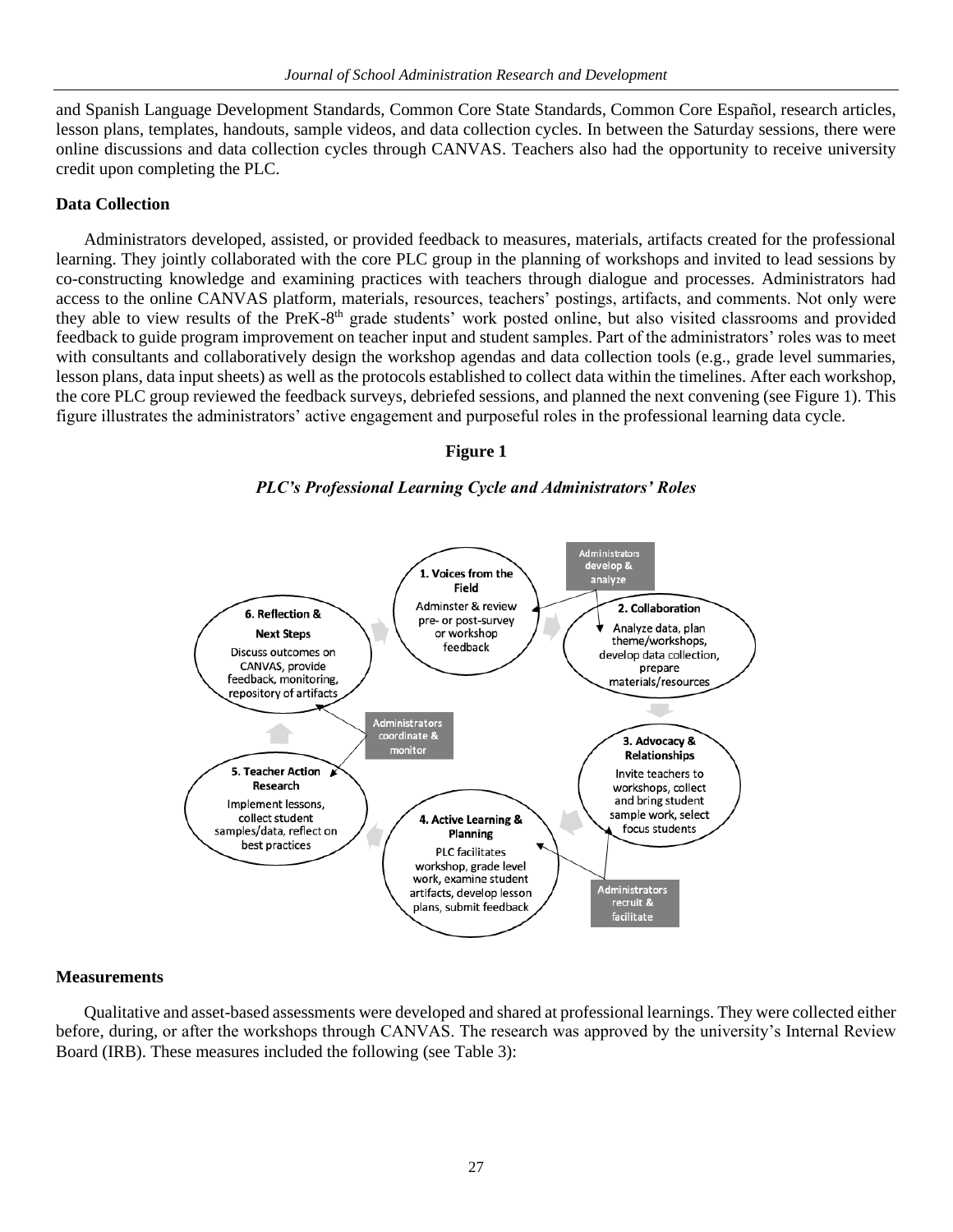## *Surveys*

Pre- and post-surveys were administered to teachers before and after workshops. Feedback surveys were collected after each professional development session. Data was collected anonymously and shared as aggregates with PLC and teachers. Surveys were also sent to administrators for effectiveness of project.

## *Agendas*

The PLC collaborated in developing all agendas for the workshops with the presenters. Administrators' roles defined in agendas included leading workshops, collaborating with teachers, and follow-up activities at sites. Materials were posted on CANVAS and made available to all participants. Agendas also provided directions for activities, readings, feedback surveys, and online forums.

## *Artifacts*

Collection of authentic materials developed by PLC and teachers during meetings or implementation of strategies was uploaded to CANVAS. These included data tables, summaries, lesson study plans, feedback forms, student work samples, photographs of strategies, videos of activities, description of processes, and reflections. Administrators and all PLC members had access to CANVAS to preview, review or provide feedback, or engage with participants.

| Asset-based<br>Approach                                                | Purpose                                                                                                                                                  | How Used in PL                                                                                                                                                                                                                                                     | Outcomes                                                                                                                                                                                                                                                                                            |
|------------------------------------------------------------------------|----------------------------------------------------------------------------------------------------------------------------------------------------------|--------------------------------------------------------------------------------------------------------------------------------------------------------------------------------------------------------------------------------------------------------------------|-----------------------------------------------------------------------------------------------------------------------------------------------------------------------------------------------------------------------------------------------------------------------------------------------------|
| Examination of<br>Teachers'<br>Critical<br>Consciousness               | To examine teachers'<br>critical consciousness<br>through personal<br>reflections.                                                                       | Administrators and TOSA engaged<br>teachers in critical discussions of<br>themes, readings, frameworks and<br>instructional activities.                                                                                                                            | Administrators and teachers reflected on<br>deficit myths. Created posters on social<br>justice-oriented practices, multiple<br>realities, eco-systemic perspectives.                                                                                                                               |
| Getting to<br>Know My<br>Students                                      | To create seating<br>charts using colored<br>sticky notes to<br>identify students<br>needing additional<br>help/attention in<br>class.                   | Faculty & administrators engaged<br>teachers in examining student spaces,<br>access and status positioning,<br>engagement, and resources. Collected<br>data on how students are currently<br>identified and stratified by problems<br>and disabilities.            | Teachers made changes to seating charts<br>according to needs of identified students.<br>Focused on assets, capacities, supports,<br>and resources. Administrators & TOSA<br>reviewed data for recommendations and<br>monitoring.                                                                   |
| <b>Spanish Writing</b><br>Analysis Tool<br>and Rubric                  | To document<br>evidence of standards<br>met by students in<br>Spanish writing<br>identifying strengths<br>and areas of focus in<br>language and content. | Assistant superintendent and TOSA led<br>workshops related to standards.<br>Teachers identified strengths in Spanish<br>writing for three focus students.<br>Discussion of similarities / differences<br>across all grade levels. Administrators<br>posted charts. | In grade levels, teachers used results to<br>design writing lessons using<br>differentiation of instructional strategies<br>and assessments for their focus students.<br>Administrators monitored at school sites.<br>PLC reviewed data for building and<br>strengthening approaches and resources. |
| Mindset of<br>Generous Eyes:<br>Writing for<br>Growth with<br>DLLs/ELs | To learn how to use<br>EL mentor texts as a<br>strategy for English<br>writing.                                                                          | Consultant trained teachers to annotate<br>a EL's writing sample as a model for a<br>mentor text for ELD. Inclusivity,<br>elevating student status. Administrators<br>planned & participated in training.                                                          | Teachers implemented lessons using<br>student created mentor texts. Uploaded<br>lessons and artifacts to CANVAS for peer<br>discussions. Administrators reviewed<br>data on website and provided feedback.<br>PLC reviewed data for cultural growth<br>mindset and advocacy for ELs.                |

# **Table 3**

## *Asset-Based Approaches - Project ACCEPT Professional Learning*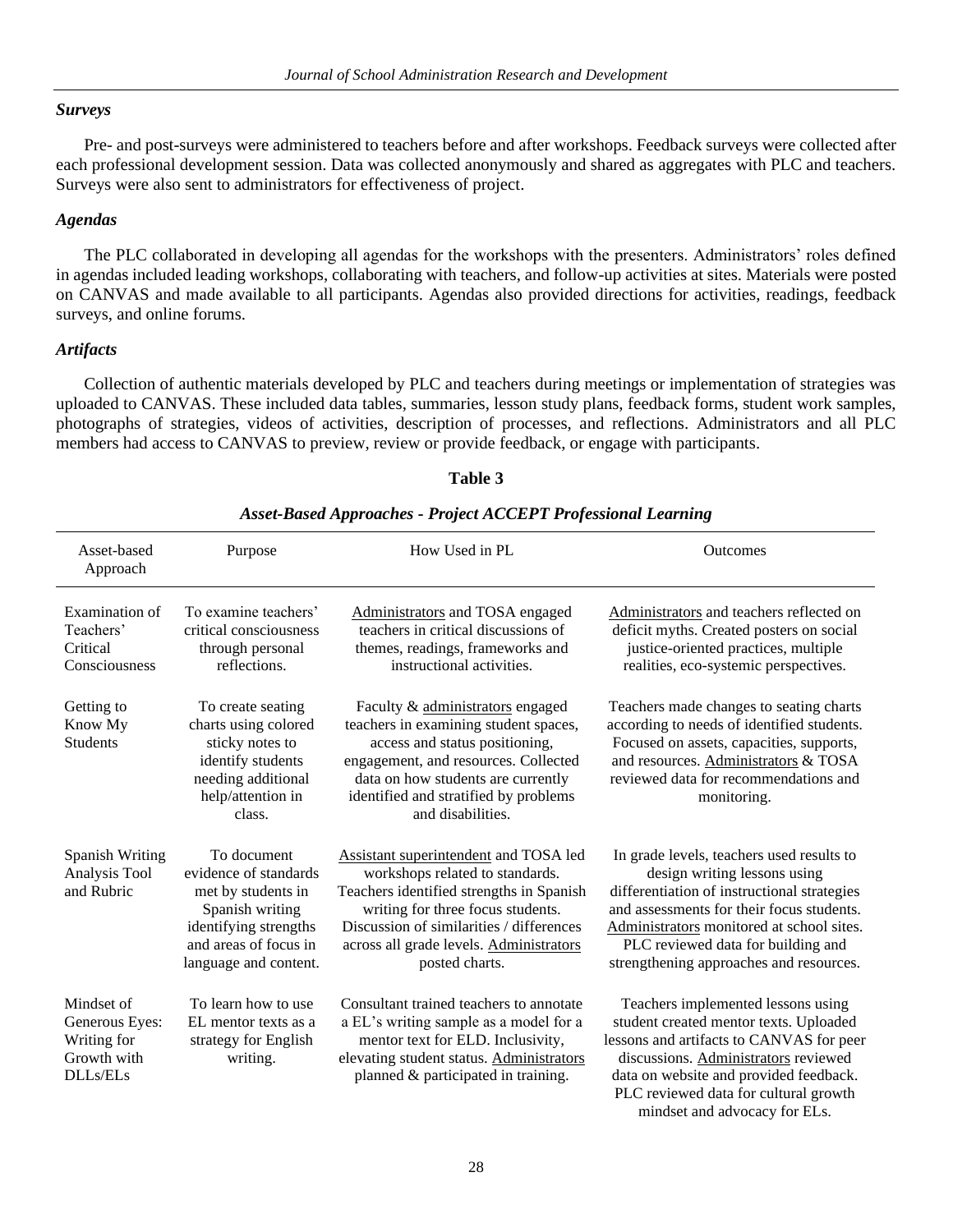Asset-based Approach Purpose How Used in PL Outcomes Examining English Academic Word Use To identified use and misuse of academic words by 1-3 ELs or Redesignated Fluent English Proficient (RFEP) student papers. Faculty designed data collection (pre/post-test) on use/misuse of academic words for EL/RFEP papers. Teachers reviewed student papers and discussed outcomes and frequent occurrences with grade level and crossgrade level groups. Administrators joined grade level groups for dialogue and feedback. Teachers developed ELD lessons to address 1-2 common errors noted on student papers. Then administered a post-test to compare academic language results. Administrators provided followup meetings at sites. PLC reviewed data for cross-sectoral collaboration of services and resources for ELs/RFEPs. Lesson Study Feedback (LSF) Form: English or Spanish To implement lessons developed by grade level groups. Colleague(s) observed lessons and completed form together. Administrator developed instrument. Teachers completed a grade level lesson plans and next steps in implementation. Administrators provided release time for observations and discussion of LSF and artifacts. LSF forms uploaded to CANVAS with lesson artifacts, self-reflections, openness, and next steps. Peers provided feedback online. Administrators scheduled peer observations at sites and provided time for teachers to reviewed data at school meetings to share student assets and strengths. Be GLAD Strategies in Spanish To engage teachers in Guided Language Acquisition Design (GLAD) in DLE. Consultant trained teachers/PLC on research-based practices. Opportunities for demonstrations, lesson development through workshops and online modules. Administrators selected teachers for GLAD advanced strategies & trainerof-trainer approaches. Teachers implemented GLAD lessons. Uploaded lessons and artifacts to CANVAS for peer discussions. Administrators facilitated time at sites for advanced GLAD trainers to develop units and train other teachers. Data reviewed by PLC.

*Journal of School Administration Research and Development*

*Note.* Faculty collected and analyzed data for pre-/post-surveys and feedback after each workshop. Administrators looked at preliminary data to assist in triangulating findings with school level activities. Outcomes shared with teachers and PLC.

#### **Data Analysis**

During First Cycle coding, data was divided into categories through structural coding to gather major topic lists related to the research question (Saldaña, 2015). Data reduction identified prevalent categories found in the documents and artifacts. The use of descriptive coding summarized the categorization of the data. This process provided the "basic vocabulary" for a codebook with overarching themes. During Second Cycle coding methods, the PLC returned to the data corpus for pattern coding (Saldaña, 2015).

Administrators participated in the triangulation of data and with the team identified asset-based approaches as studentcentered learning such as: lesson differentiation by language proficiency levels, accessing prior knowledge, checking for understanding, valuing student voices, co-construction of knowledge, student engagement, cross-cultural development, hands on materials, culturally responsive teaching, multicultural curriculum, etc. Administrators were able to verify implementation strategies at their school sites through informal walk-thrus and formal observations in conjunction with staff and/or grade level meeting outcomes (e.g., sharing of lesson studies, sample artifacts, adaptation to strategies, curriculum alignment) related to the professional learning. Data collected revealed the leadership level of involvement and cocollaboration in instructional processes through a schoolwide impact.

The following three themes emerged from the findings in defining the role and support of administrators to teachers who participated in the PLC across three districts: 1) examining teacher's critical consciousness, 2) leading with a cultural growth mindset, and 3) commitment to equity in capacity building. Themes are discussed in next section.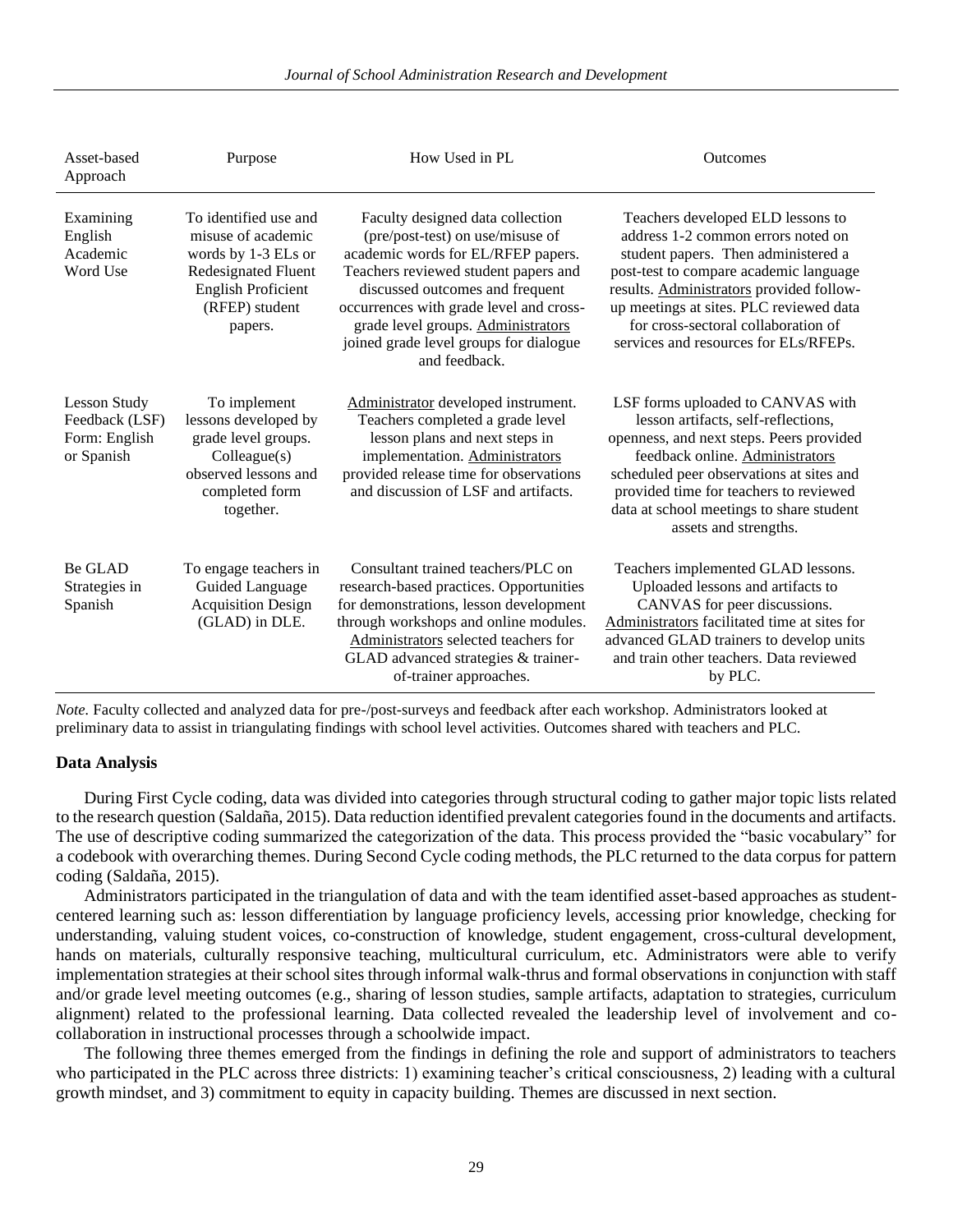#### **RESULTS**

#### **Role of Examining Teachers' Critical Consciousness**

The PLC noted deficit-oriented comments about DLLs in anonymous teacher pre-surveys collected during our planning year. Some teacher comments about their DLL students stated, "No support at home, lacks reading skills," "Lack of confidence to produce grade level work," "Has a sense of defeat, because the curriculum and assessments are high level," "English learners do not have a strong foundation in their primary language," and "Limited vocabulary and oral language skills." A strong ideological stance toward deficit labeling of their students emerged across all three districts regardless of dual language program model, years of teaching experience or educational level. This intersectionality of low perceptions towards student achievement coupled with sentiments of students not achieving academically or linguistically indicated the likelihood of teachers' ideological constructs as an impediment to visualize students' strengths; therefore, perpetuating a blame of failure on families and children, not inequities in the educational system. These comments were shocking revelations to administrators about deficit-oriented thinking that had no place at their schools' and contrary to their districts' core values. The negative narratives propelled the administrators to examine these destructive dispositions towards DLLs, particularly from Latin@ educators. One administrator stated, "How did we get here? And what can be done to undo this damage?"

By engaging the PLC in a critical examination of ideological manifestation discrepant to the tenets of equity can transforms the sociocultural ramifications of schooling (Bartolomé, 2008; Valenzuela, 2016) and create a culture of care through *Liderazgo* of leaders (Wiemelt & Welton, 2015) and teachers' "learning about my students" as a conceptual underpinning of valuing students' diversity through an asset-based mindset (Hernández et al., 2021; Pang, 2018). Pre-survey results indicated teachers justified their practices by citing biased examples that limited their teaching capacities and interrupted critical opportunities for language development in DLE. Administrators were in disbelief with pre-survey comments stated by their teachers with such comments as: "Lessons taught in Spanish, which take place homogeneously with native English speakers, are slowed down, so they can understand them, limiting native Spanish speakers' exposure to high levels of academic Spanish," and "ELs insufficient Spanish language foundation impedes strong Spanish language models for peers." These deficit comments on teaching and learning require an equity-minded administrator to disrupt the negative narrative and focus attention on students' assets (Wiemelt & Welton, 2015).

Based on surveys, the PLC decided to focus on equity issues at every professional learning workshop by exploring the ideologies of critically conscious teachers beginning with knowledge of learners, their language development, and their socioemotional well-being. In addition, the administrators also decided to revisit their school's core mission, values, and program goals through intentional purpose (Blankstein & Noguera, 2015) to dismantle the misconception of students as problems, instead of emphasis on the strengths, resources and knowledge students possess to advance an asset-based approach (Lubbe & Eloff, 2004).

The trajectory for the professional learning workshops began by examining the teachers' critical consciousness. The administrators delved into readings with teachers related to social justice and equity to demystify fallacies about teaching culturally and linguistically diverse students. Two principals began our first session by co-constructing personal histories with teachers "mapping their stories" (archeology of self) and sharing their narratives within their grade level groups. The session was filled with emotions as administrators and teachers shared tears of compassion upon hearing stories of their own childhood poverty, racial/linguistic discrimination, immigration/deportation, personal struggles, and making these connections to their students' lived experiences. At a second workshop, the administrators co-examined teachers' deficitoriented comments about their DLLs during a *Wordle* activity – depicting word clouds from their own biased texts. Teachers sorted comments and discussed their rooted beliefs and teaching implications. At another session, one of the administrators and a teacher led participants through a critical pedagogy framework to examine their identity, interrogate policies and practices, and discuss culturally responsive pedagogy. The teacher trainer stated, "Through the workshops, I have helped to facilitate the improvement in instruction for our DLE students in our district and provide direct support to English learners." One of the PLC administrators commented, "Considering the challenges still facing some dual language programs continued education on the teaching for social consciousness is needed, as well as preparing teachers for how to be advocates within their teaching."

The continued foundational work on teachers' critical consciousness led to a workshop called "Getting to Know My Students" where teachers reconstructed their seating charts with colored sticky notes and shared results with grade levels.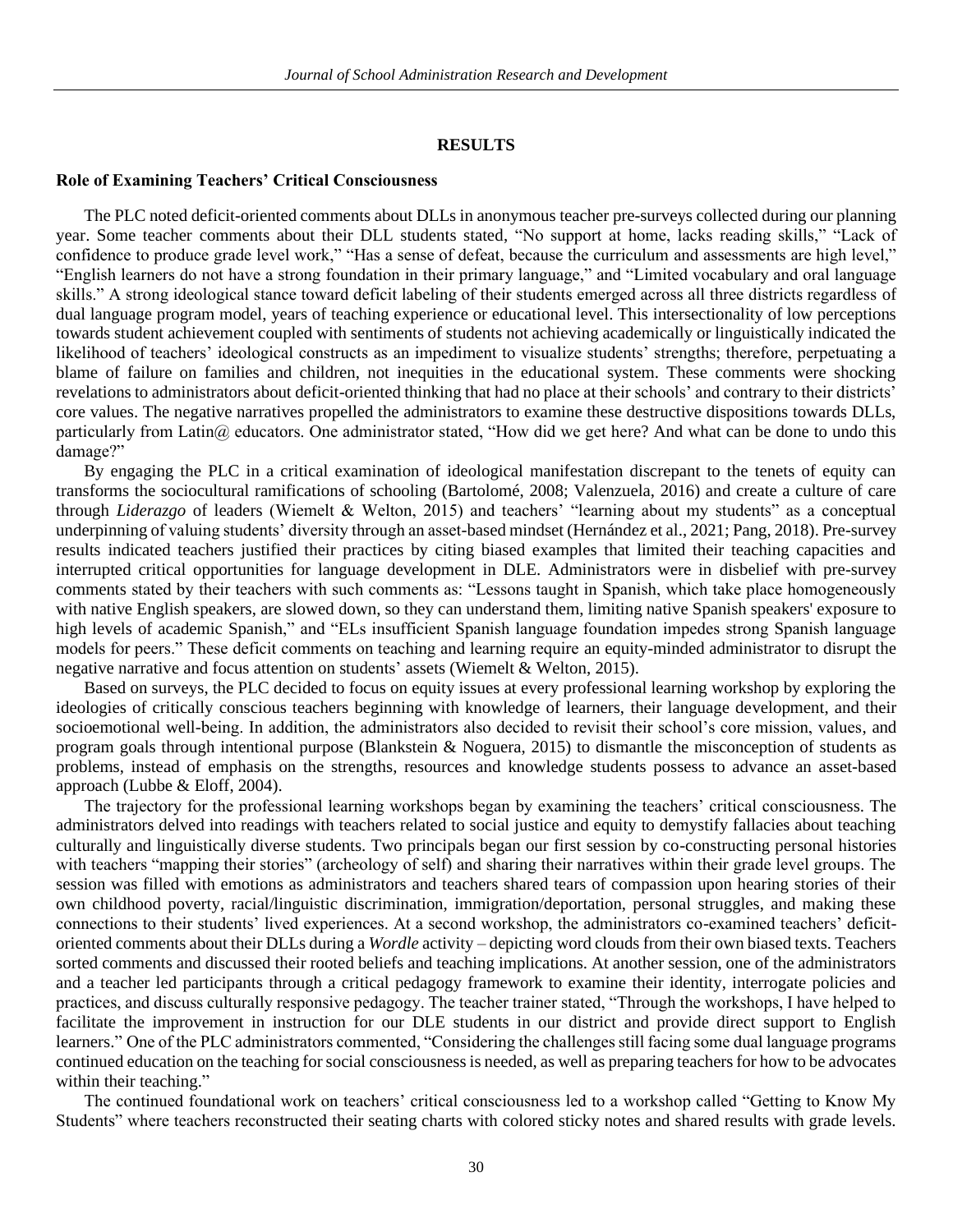Each color represented groups of students identified as ELs, Redesignated Fluent English Proficient (RFEP), students with special needs or socioemotional challenges – no students names were shared only coding or symbols. University faculty and school administrators engaged teachers in examining students' spaces in their classrooms, access to curriculum, language status, assistance from teacher/peers, and social emotional supports. Teachers analyzed how students were identified, stratified, and perhaps disadvantaged at their DLE programs. In grade level teams, teachers discussed strategies on how to regroup students more appropriately with a mindset on equity. Back at their school sites, administrators continued the dialogue with teachers.

Both, administrators, and teachers, reported instructional changes made after rearranging classrooms to build on students' assets with 62% of the teachers reporting "always using flexible groupings for classroom activities" and 38% reported "frequently" using more group work. A teacher commented on changes, "I am grouping students much more conscientiously and forming smaller groups for instruction and socioemotional support." Also, 65% of the teachers reported grouping students "frequently in heterogeneously mixed groups" for language and academics. Other considerations mentioned by teachers were more frequent paired work and environmental considerations for students with (dis)abilities, as comment stated, "I have learned that in order to meet my students' needs, I have to learn about their abilities and culture." And an administrator stated, "Teacher lessons are sometimes given based on individual or group needs, which demonstrates more effective planning to support students."

Administrators noted an increase in the teachers' positive constructs, "I wish more teachers had taken advantage of this professional learning opportunity. I see a higher level of preparedness in these teachers to meet the needs of English Language Learners." However, teachers also noted they needed more time for planning instruction in addition to materials, "I need more planning time with my grade level, and more resources available to differentiate in my classroom." "Getting my team on board and having the time to plan," "I need time to plan the implementation of all these wonderful strategies for next year," and "How to teach content using the ELD standards." These comments demonstrate how the administrator's perception focused on the professional growth of teachers attending the workshops, but teachers' mindset focused on lack of planning time, needing adequate materials, postponing implementation until ready, and understanding their content better (e.g., ELD) to enact profound changes, a sign that perhaps more dialogue and site resources depended on fully supporting the professional learning implementation. In summary, although administrators noted gains in asset-based practices, more intentional examination of administrators and teachers' ideological stance in educating DLLs is needed, along with factors that may unconsciously influence discernments toward students that are related to school operations, scheduling, and resources.

## **Role of Leading with a Cultural Growth Mindset**

One of our administrators shared a lesson study feedback cycle involving peer coaching with DLE teachers. The PLC decided to incorporate it into the PD as teacher action research. At the workshops, grade level groups analyzed their English learners' writing samples to design lessons that built on students' strengths but, also, focusing on areas of need, particularly for their three focus EL students. Teachers used word analysis checklists (Bear et al., 2015) to examine the students' writing assets and identified typical error patterns of second language learners. Grade level groups created word analysis activities for their action research. The administrators provided release time for teachers to observe and dialogue through the "lesson study feedback form," adapted from one of the principal's school instruments - asking strength-based questions, such as:

- 1) What strategies did you use to continue building and strengthening English writing?
- 2) What asset-based assessments did you incorporate to measure academic language growth?
- 3) How did you differentiate instruction for the various English proficiency levels?
- 4) What was the impact of your lesson on English learner instruction?
- 5) Based on your data collection… What do you consider to be your areas of strengths or needs for your next lesson?

Teachers uploaded their lessons, feedback, and reflections to the online forum. Questions on the lesson study feedback form centered on strategies teachers used to build and strengthen word knowledge in English, how they differentiated instruction for proficiency levels, and what changes they noticed in the students' academic language use. At a subsequent workshop, the administrators and faculty members facilitated the teacher action research outcomes into grade level summaries and potential overall impact on ELs' education.

Dweck (2006) states that administrators that lead with a cultural growth mindset, view ELs as linguistically gifted instead of deficient. They must advocate for the students and counterargue the negative rhetoric that depreciates the rich diversity of the students' qualities and culture (Wiemelt & Welton, 2015). The administrators' role is one of orienting their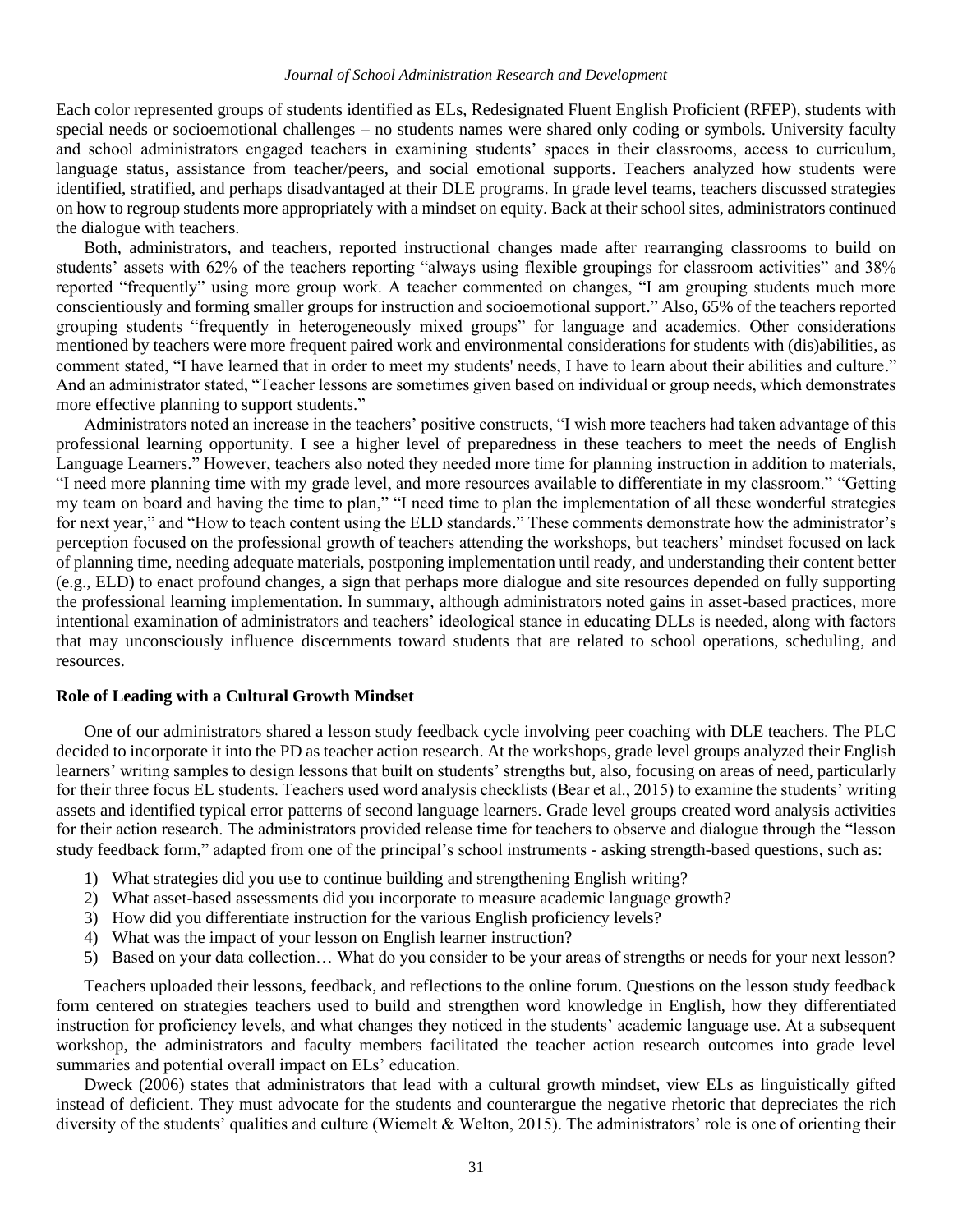teachers toward valuing, affirming, and knowing their students through their cultural ways, assets, and potentials - the conceptual underpinnings of the study (Pang, 2018). One teacher responded on the post-survey,

It is a shift in mindset that is continuous, flexible, and critical for all teachers, especially many of us who have been in the teaching profession for many years. It allows us to feed the learning that is critical for us to maintain the passion and love for teaching and learning; and it is what propels us to do what is best for our kids.

Hence, the administrators' role as culturally minded leaders in this study legitimized the advocacy and support for their schools' DLE programs and simultaneously elevated the appreciation for teachers' efforts and noticeable differences in evidence collected at the end of the year. One of the administrators commented,

Evidence of impactful lesson delivery has been collected through formal and informal observations. Most noticeable is the difference in the end-of-year portfolios that teachers submit to the administrators at the end of their evaluation year. Collected evidence shows that participants have more extensive repertoire of examples that highlight not only effective teaching, but also engaged students. Moreover, teachers that have shared best practices with colleagues during staff and grade level meetings. This has allowed for others to benefit from this wonderful professional learning.

A teacher reinforces the role of the principal in this quote,"[The principal] Has reinforced the importance of my role and task as a Dual Language instructor and encouraged me to continue learning to be as effective and culturally responsible as possible."

# **Role of Commitment to Equity in Capacity Building**

Administrators who closely examine the multifaceted strategies and research-based frameworks that affirm the principles of social justice and equity are guided by an inner sense of responsibility to teachers, families, and community. Learning to lead for social justice is a dynamic process that begins with the examination of self and understanding one's abilities, language, and culture, including how teachers and students navigate diverse environments in school and society (Darling-Hammond et al., 2017). Evidence from the surveys and artifacts point to the role of the administrator as a coconstructor of knowledge and pedagogies in the DLE. Their role in the PLC aimed at supporting their teachers in valuable experiences prevailing from democratic foundations (allowing teachers to volunteer, provide input to topics, present at workshops), cultural growth mindedness (examination and exploration of ideologies), engaging in dialogic discourse across grade levels and districts, and opportunities to renew their practice to meet the needs of DLLs. A TOSA stated:

Through discussions of best practices for ELs at the PLC meetings with the university professors, our two neighboring districts, and involvement of administrators we have benefited in our district by using this shared information to evaluate, adjust and improve our DLE program design.

Another comment by an administrator, "The effectiveness for teaching English learners is grounded on foundational strategies that engage and help elaborated students' abilities. We will continue to include 'Cultural Responsiveness' content and strategies." The relationships and supports provided by administrators in a PLC matter on to how teachers perceive themselves, their students and their potential to create change in their programs. It also means that administrators' roles include professional learning at their own schools to onboard new DLE teachers, engage parents, and build partnerships with university bilingual teacher preparation programs to mentor and supervise teacher candidates and host clinical practice sites in DLE settings.

Capacity building is the process of developing and strengthening the skills, processes, and resources that organizations and communities need to achieve their objectives and mission. It is also a process for aligning beliefs and refining practices with desired growth targets, including long-term, multi-level approaches, coaching, and feedback (Lammert et al., 2015). When administrators lead schools through capacity building processes, one of three outcomes can occur: developmental (first-order change), transitional (second-order change), and transformational (third-order change). The PLC denoted that two of the school administrators achieved a developmental outcome, resulting in the improvement of a process to better serve DLLs through their teachers' participation in professional learning. However, the role of a critically conscious leader is broader in spectrum than at a "developmental stage" as their leadership and actions must transition to a new state of critical consciousness (Wiemelt & Welton, 2015). The study concluded that the two other school administrators achieved a second order change to transition teachers' ideological stance to reimagine pedagogical aspects in their DLE programs. Nevertheless, to attain the role of a transformational leader, a shift in school culture and beliefs among the members results in greater significant differences across the organizational structures and processes – not only affecting their own school and program but, perhaps, policy changes at the district level that conscientiously affect all DLLs.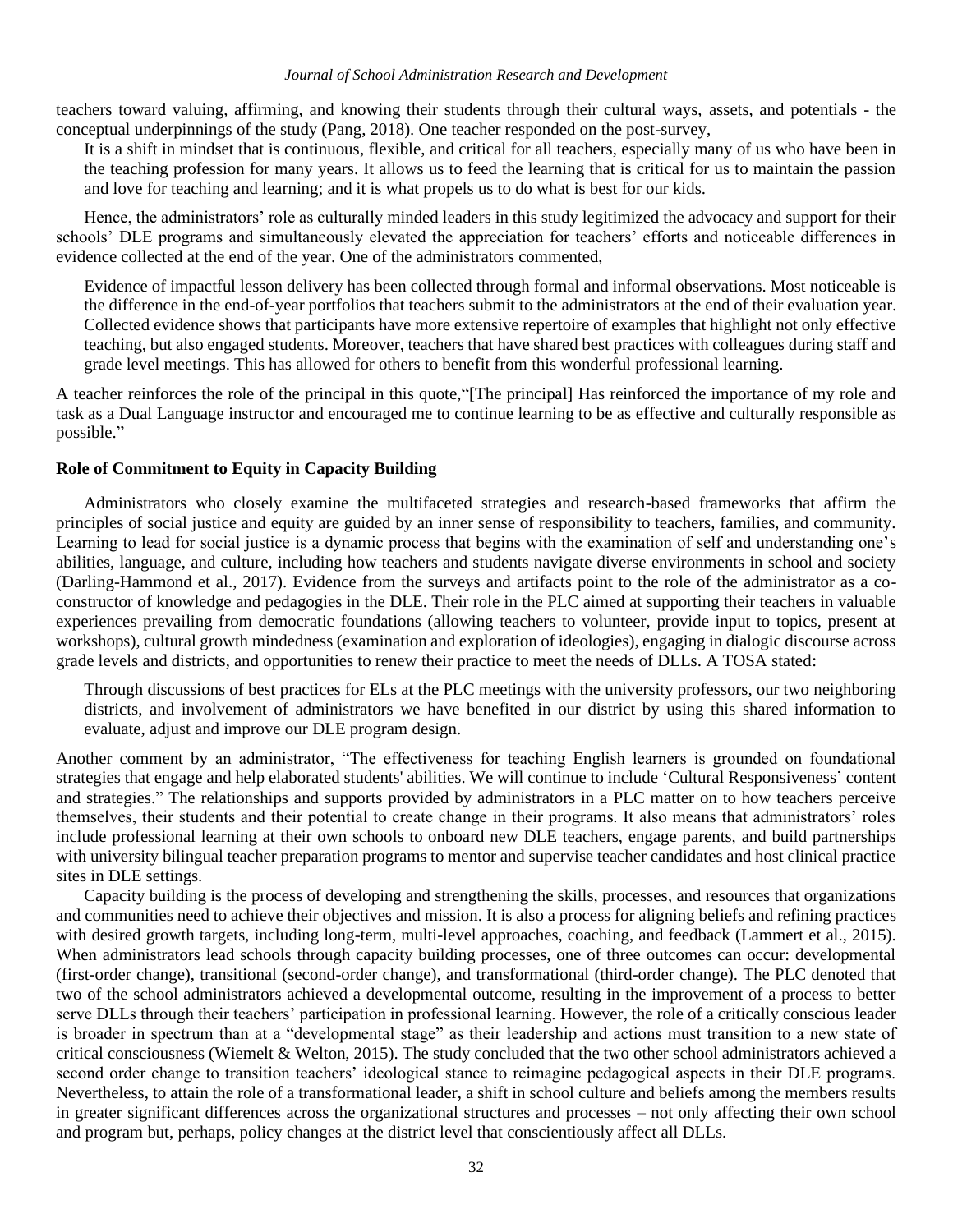Overall, the study affirms that collaboration from the administrators and grade level teams demonstrated a transition to more asset-based thinking and pedagogies. Hence, the role of the DLE administrator should continue to reframe, support, collaborate, and advocate to challenge deficit-oriented ideology towards DLLs through a *Liderazgo* Framework (Wiemelt & Welton, 2015). In our study, one administrator concluded in a report, "The final gift of support we are benefiting from is observing our participating teachers share and provide professional learning to all teachers at their individual school sites on the strategies they learned through the project." Another district assistant superintendent stated, "Including strategies that have led to great results and impacted the learning of our students positively." This quote from a school administrator summarized:

I am proud to have been an active participant of this professional learning and will continue to support in whatever capacity I can. I look forward to the many years of partnership to come and to the many benefits that it will bring to our school.

To conclude, transformational leadership (Burns, 1978) is defined as what "occurs when one or more persons engage with others in such a way that leaders and followers raise one another to higher levels of motivation and morality" (p. 20). Transformational leaders are reflective practitioners and advocates who see themselves at the center of educational change (Blankstein & Noguera, 2015, Wiemelt & Welton, 2015).

## **DISCUSSION**

The professional learning activities designed by the PLC allowed teachers to reflect on their ideology and pedagogy by using a "learning about my students" approach to frame and bridge their professional learning. Equity minded administrators were highly engaged in designing and conducting workshops to help teachers focus on the strengths, resources, and cultural gifts of their DLL students by using asset-based instruction/assessments. Teachers worked collaboratively with administrators and grade level teams across three districts on lesson studies. The study's research question delved into the administrators' role in a PLC to support teacher development of asset-based approaches. Results indicated their key roles as: 1) examining teacher's critical consciousness, 2) leading with a cultural growth mindset, and 3) commitment to equity in capacity building. Due to the ideological factors that influence education, there is a need to strategically interrupt linguistic biases to confront the deficit threats impacting DLE. The role of the administrator in the PLC allowed teachers to confront and disrupt the narrative of differential expectations that curtail the education of DLLs. Further research is needed in the role of the administrator in DLE and fostering collaborations with teachers as instructional leaders, but also how equitable pedagogy and student outcomes are impacted by teachers' beliefs.

#### **CONCLUSION**

Without leaders' willingness to address dialogue, assumptions, biases, differences, and discrimination of culturally and linguistically diverse students in DLE, marginalization will continue to perpetuate throughout programs despite their commitment or policies to cultural and linguistic diversity on mission and vision statements that are espoused by hegemonic power structures and ideology. DLE administrators can provide the support and facilitate social justice transformation in schooling by challenging the accepted norm and leading to deconstruct hegemonic narratives through critical dialogue, not simply comply. The present political landscape requires leaders who are visionary, who can examine and analyze DLE goals, and implement programs without being afraid to ask the difficult questions (Alfaro & Hernández, 2016).

## **REFERENCES**

- Alfaro, C. & Hernández, A. M. (2016). Dual language equity lens: A conceptual framework for educators. *Multilingual Educator, 2016* California Association for Bilingual Education Conference Edition, 8-11. Retrieved from htt[p://www.gocabe.org/wp-content/uploads/2016/03/ME2016.pdf](http://www.gocabe.org/wp-content/uploads/2016/03/ME2016.pdf)
- Amanchukwu, R. N., Stanley, G. J., & Ololube, N. P. (2015). A review of leadership theories, principles and styles and their relevance to educational management. *Management*, *5*(1), 6-14.
- Babinski, L.M., Amendum, S.J., Knotek, S.E., Sánchez, M. & Malone, P. (2018). Improving young English learners' language and literacy skills through teacher professional development: Randomized controlled trial. *American Educational Research Journal*, *55*(1), 117-143.
- Bartolomé, L. (2008). *Ideologies in education: Unmasking the trap of teacher neutrality.* New York, NY: Peter Lang Pub.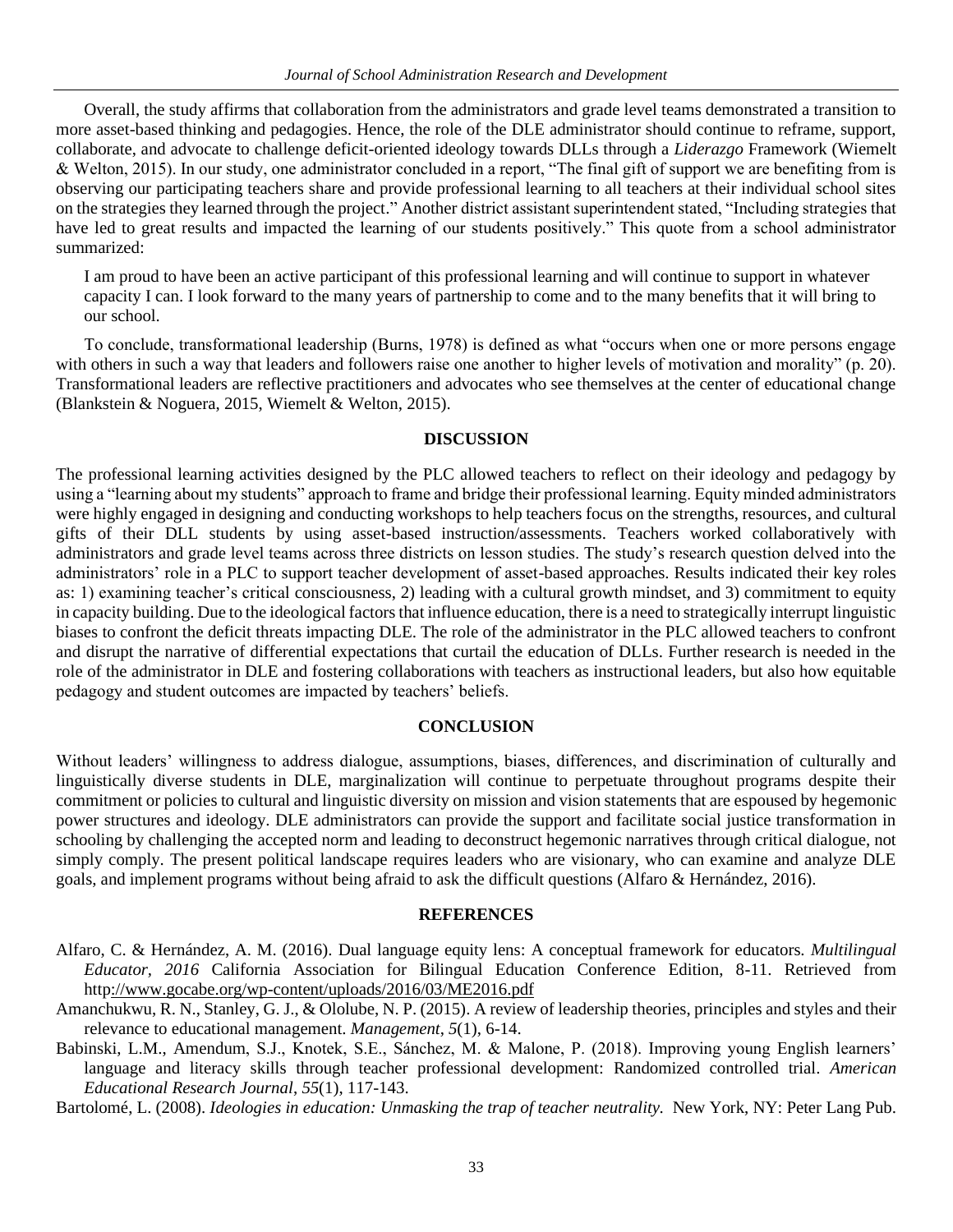- Bear, D. R, Invernizzi, M., Templeton, S., & Johnston, F. (2015). *Words their way: Words study for phonics, vocabulary and spelling* (6<sup>th</sup> ed.). England: Pearson.
- Blankstein, A. M., & Noguera, P. (2015). *Excellence through equity: Five Principles of courageous leadership to guide achievement for every student*. Alexandria, VA: Association for Supervision and Curriculum Development (ASCD). Burns, J. M. (1978). *Leadership*. New York: Harper and Row.

Cadiero-Kaplan, K. & Rodríguez, J. L. (2008). The preparation of highly qualified teachers of English language learners: Educational responsiveness for unmet needs. *Equity and Excellence in Education, 41*(3), 372-387.

- California Department of Education. (2019). *Global California 2030: Executive summary*. Retrieved from <https://www.cde.ca.gov/sp/el/er/documents/globalca2030.pdf>
- Darling-Hammond, L., & Friedlaender, D. (2008). Creating excellent and equitable schools. *Educational Leadership*, *65*(8), 14-21.
- Darling-Hammond, L., Hyler, M. E. & Gardner, M. (2017). *Effective Teacher Professional Development. Palo Alto, CA: Learning Policy Institute.* Report retrieved from [https://learningpolicyinstitute.org/sites/default/files/product](https://learningpolicyinstitute.org/sites/default/files/product-files/Effective_Teacher_Professional_Development_REPORT.pdf)[files/Effective\\_Teacher\\_Professional\\_Development\\_REPORT.pdf](https://learningpolicyinstitute.org/sites/default/files/product-files/Effective_Teacher_Professional_Development_REPORT.pdf)
- DeMatthews, D., & Izquierdo, E. (2016). School leadership for dual language education: A social justice approach. *The Educational Forum, 80*(3), 278-293. doi:10.1080/00131725.2016.1173152

Dweck, C. S. (2006). *Mindset*. New York, NY: Random House.

- Ebersohn, L., & Eloff, I. (2006). Identifying asset-based trends in sustainable programmes which support vulnerable children. *South African Journal of Education*, *26*(3), 275-467. Retrieved from <http://sajournalofeducation.co.za/index.php/saje/article/view/86/48>
- Gándara, P., Rumberger, R., Maxwell-Jolly, J. and Callahan, R., (2003). English learners in California schools: Unequal resources, unequal outcomes. *Education Policy Analysis Archives, 11*(36). Retrieved from <http://epaa.asu.edu/epaa/v11n36/>
- Gay, G. (2018). *Culturally responsive teaching: theory, research and practice* (3<sup>rd</sup> ed.). New York, NY: Teachers College Press.
- Green, J. D., Gonzalez, E. M., López-Velásquez, A. M., & Howard, E. R. (2013). Hands-on professional development: Middle school teachers' experiences with a curriculum intervention research project. *Middle School Journal*, *45*(2), 27- 32.
- Hernández, A. M., & Daoud, A. (2022). Learning about my students: Examination of cultural asset-based assessments in dual language education. In M. Machado-Casas, S. I. Maldonado, & B. Bustos Flores (eds.) *Assessment and Evaluation in Bilingual Education Critical Studies of Latinx in the Americas.* Volume 28. New York: Peter Lang International Academic Publishers.
- Hernández, A. M., Daoud, A. & Guerrero-Lopez, L. (2021) Asset-based approaches for dual language teachers of English learners: Examining critical consciousness through a professional learning community. *California Association for School-University Partnerships: CASUP Connections.*
- Kolano, L. Q., Dávila, L.T., Lachance, J. & Coffey, H. (2014). Multicultural teacher education: Why teachers say it matters in preparing them for English language learners. *The CATESOL Journal*, *25*(1), 41-65.
- Lammert, J. D., Johnson, L., & Fiore, T. A. (2015). *Conceptualizing capacity building*. Rockville, MD: Westat.
- Leithwood, K., Harris, A., & Hopkins, A. (2008). Seven strong claims about successful school leadership. *School Leadership & Management, 28*(1), 21-42. doi:10.1080/13632430701800060
- Lubbe, C., & Eloff, I. (2004). Asset-based assessment in educational psychology: Capturing perceptions during a paradigm shift. *The California School Psychologist, 9*(1), 29-38. CA Association of School Psychologists.
- Martinez, J. (2022). *Examining the role of critically conscious leadership in dual language education programs: A case of two school principals*. [Unpublished doctoral dissertation]. Joint Doctoral Program at University of California San Diego and California State University San Marcos.
- Miles, M., Huberman, A. & Saldana, J. (2014). *Qualitative Data Analysis: A Methods Sourcebook*. (3rd Edition). Sage Publishing, Los Angeles, CA.
- Molle, D. (2013). The pitfalls of focusing on instructional strategies in professional development for teachers of English learners. *Teacher Education Quarterly*, Winter, 101-124.
- Pace, E. (May 6, 1997). Paulo Freire, 75, Is Dead; Educator of the Poor in Brazil. *The New York Times*, World News. Retrieved from [http://www.nytimes.com/1997/05/06/world/paulo-freire-75-is-dead-educator-of-the-poor-in](http://www.nytimes.com/1997/05/06/world/paulo-freire-75-is-dead-educator-of-the-poor-in-brazil.html)[brazil.html](http://www.nytimes.com/1997/05/06/world/paulo-freire-75-is-dead-educator-of-the-poor-in-brazil.html)